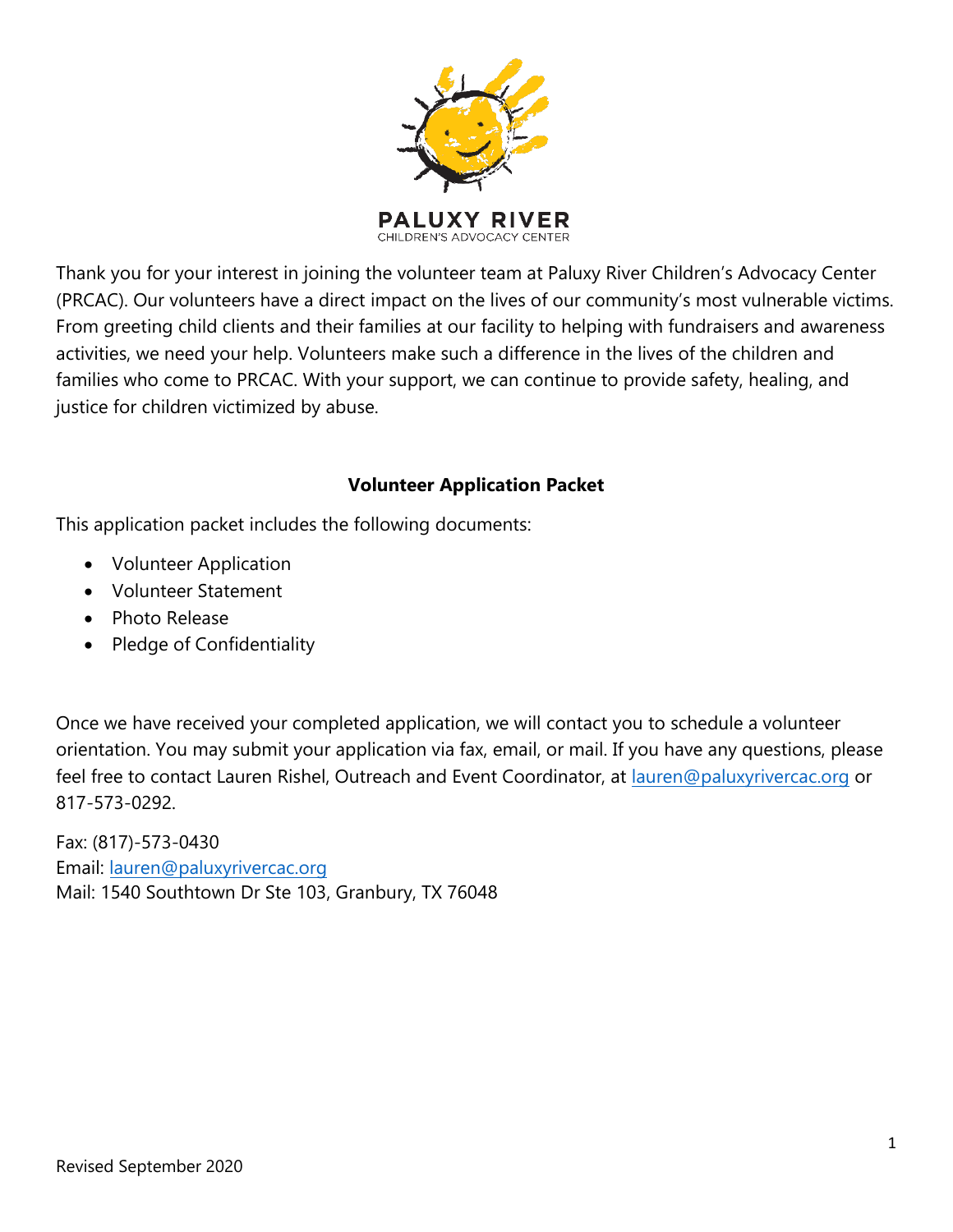| <b>Volunteer Application</b>                                                                              | <b>PALUXY RIVER</b><br>CHILDREN'S ADVOCACY CENTER |                                |  |
|-----------------------------------------------------------------------------------------------------------|---------------------------------------------------|--------------------------------|--|
|                                                                                                           |                                                   |                                |  |
|                                                                                                           |                                                   |                                |  |
|                                                                                                           |                                                   |                                |  |
| Home Phone:__________________________Cell Phone:__________________________Work Phone:____________________ |                                                   |                                |  |
|                                                                                                           |                                                   | Gender: _____Male ______Female |  |

### **Please select areas you are interested in volunteering with:**

| <b>Services to Children &amp;</b><br><b>Families</b><br>(Family Care Volunteer) | <b>Center Support</b><br>(Family Care Volunteer) | <b>Special Events &amp; Fundraising</b><br>(Paluxy Partner) |
|---------------------------------------------------------------------------------|--------------------------------------------------|-------------------------------------------------------------|
| o Child Advocacy                                                                | <b>Administrative Support</b><br>$\circ$         | o Community Outreach                                        |
| <b>Greeting Families</b><br>$\circ$                                             | Data Entry                                       | <b>Christmas for Children</b><br>$\circ$                    |
| <b>Clerical Work</b><br>$\cap$                                                  | Building/Yard<br>$\circ$                         | Heroes with Handbags/                                       |
|                                                                                 | Maintenance                                      | <b>Annual Gala</b>                                          |

Other areas not listed:\_\_\_\_\_\_\_\_\_\_\_\_\_\_\_\_\_\_\_\_\_\_\_\_\_\_\_\_\_\_\_\_\_\_\_\_\_\_\_\_\_\_\_\_\_\_\_\_\_\_\_\_\_\_\_\_\_\_\_\_\_\_\_\_\_\_\_\_\_\_\_\_\_\_\_\_\_\_\_\_\_\_\_\_

### **Please indicate when you are available to volunteer:**

|                | Monday | <b>Tuesday</b> | Wednesday | Thursday | Friday | Saturday | Sunday |
|----------------|--------|----------------|-----------|----------|--------|----------|--------|
| <b>Morning</b> |        |                |           |          |        |          |        |
| Afternoon      |        |                |           |          |        |          |        |
| <b>Evening</b> |        |                |           |          |        |          |        |

\*most evening activities will be for Paluxy Partners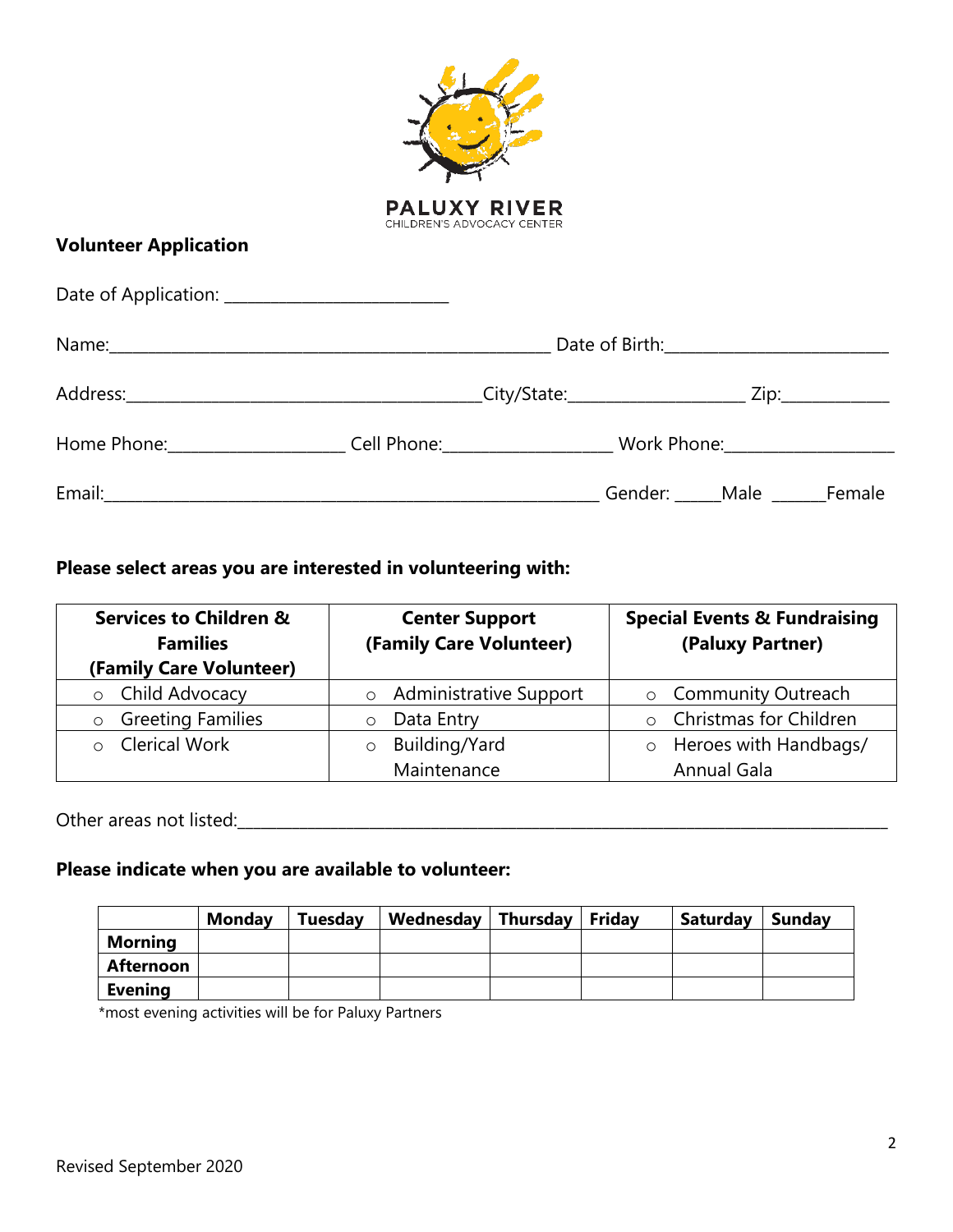|  |  | How did you learn about our volunteer program? |  |
|--|--|------------------------------------------------|--|
|--|--|------------------------------------------------|--|

| Briefly state why you would like to volunteer with the PRCAC:                                       |                   |                  |
|-----------------------------------------------------------------------------------------------------|-------------------|------------------|
|                                                                                                     |                   |                  |
| Are you volunteering for class credit? ___Yes ____No Name of class/instructor: ____________________ |                   |                  |
| Are you currently attending school? ____Yes _____No Name of school: _______________________________ |                   |                  |
|                                                                                                     | <b>Experience</b> |                  |
| Please list any previous volunteer experience, particularly in working with children and families:  |                   |                  |
| Length of time                                                                                      | Organization      | Responsibilities |
|                                                                                                     |                   |                  |
|                                                                                                     |                   |                  |
| Highest level of academic achievement:                                                              |                   |                  |
| Do you have any experience with:                                                                    |                   |                  |
| Child Abuse: Ves No                                                                                 |                   |                  |
| If yes, please explain:                                                                             |                   |                  |
|                                                                                                     |                   |                  |
| Foster Care? Pes No                                                                                 |                   |                  |
|                                                                                                     |                   |                  |
|                                                                                                     |                   |                  |
| If yes, please explain:<br>Criminal, Juvenile or Family Court System? ____ Yes ____ No              |                   |                  |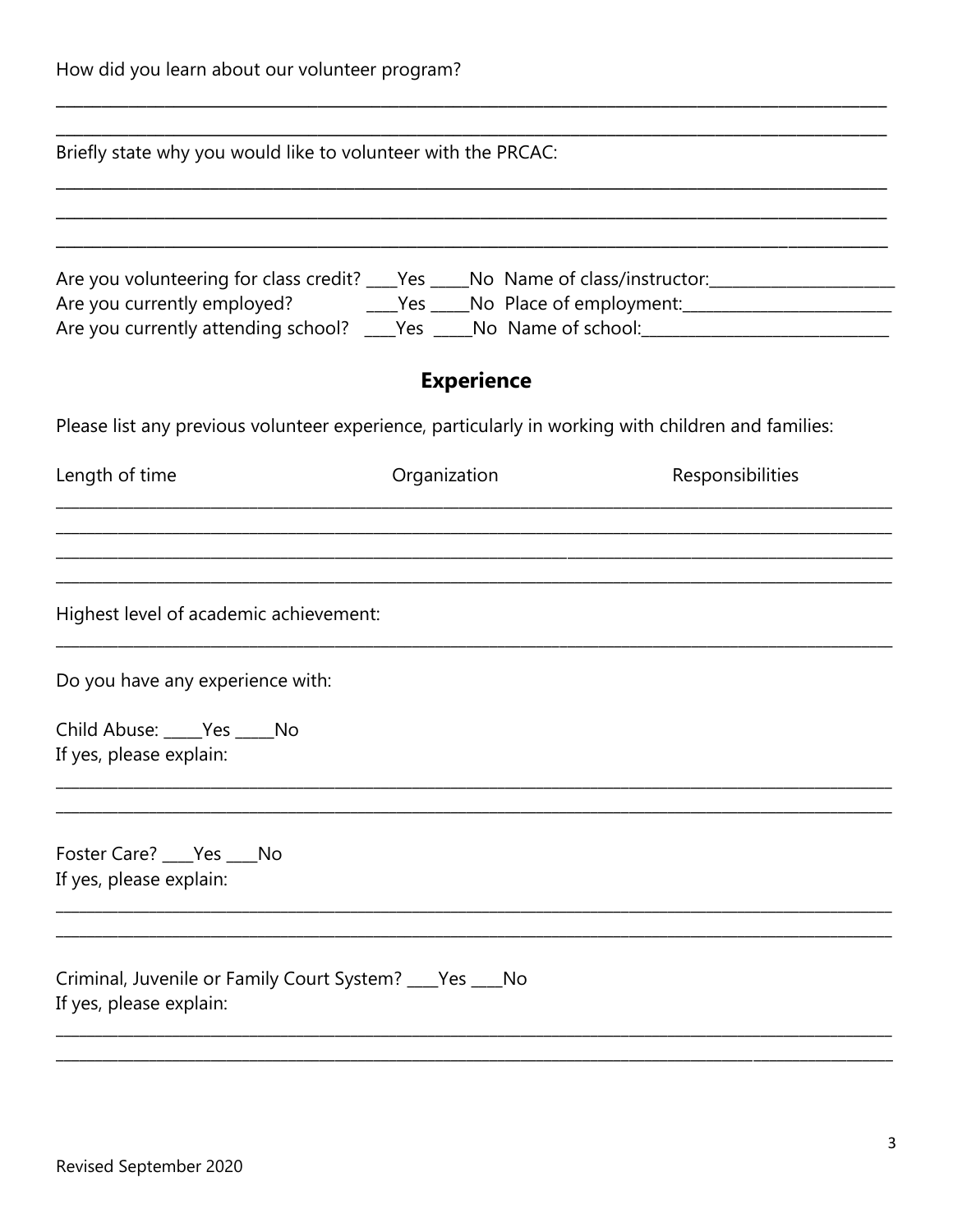| Other Child Service Agencies? ___ Yes ____ No |  |
|-----------------------------------------------|--|
| If yes, please explain:                       |  |

Do you have a police record? \_\_\_\_Yes \_\_\_\_No If yes, please explain:

| Do you have any current issues related to drugs, alcohol, stress or mental health that may pose a risk |
|--------------------------------------------------------------------------------------------------------|
| for you and/or the children we serve? Pes No                                                           |
| If yes, please explain:                                                                                |

\_\_\_\_\_\_\_\_\_\_\_\_\_\_\_\_\_\_\_\_\_\_\_\_\_\_\_\_\_\_\_\_\_\_\_\_\_\_\_\_\_\_\_\_\_\_\_\_\_\_\_\_\_\_\_\_\_\_\_\_\_\_\_\_\_\_\_\_\_\_\_\_\_\_\_\_\_\_\_\_\_\_\_\_\_\_\_\_\_\_\_\_\_\_\_\_\_\_\_\_\_\_\_\_\_\_\_\_ \_\_\_\_\_\_\_\_\_\_\_\_\_\_\_\_\_\_\_\_\_\_\_\_\_\_\_\_\_\_\_\_\_\_\_\_\_\_\_\_\_\_\_\_\_\_\_\_\_\_\_\_\_\_\_\_\_\_\_\_\_\_\_\_\_\_\_\_\_\_\_\_\_\_\_\_\_\_\_\_\_\_\_\_\_\_\_\_\_\_\_\_\_\_\_\_\_\_\_\_\_\_\_\_\_\_\_\_

\_\_\_\_\_\_\_\_\_\_\_\_\_\_\_\_\_\_\_\_\_\_\_\_\_\_\_\_\_\_\_\_\_\_\_\_\_\_\_\_\_\_\_\_\_\_\_\_\_\_\_\_\_\_\_\_\_\_\_\_\_\_\_\_\_\_\_\_\_\_\_\_\_\_\_\_\_\_\_\_\_\_\_\_\_\_\_\_\_\_\_\_\_\_\_\_\_\_\_\_\_\_\_\_\_\_\_\_ \_\_\_\_\_\_\_\_\_\_\_\_\_\_\_\_\_\_\_\_\_\_\_\_\_\_\_\_\_\_\_\_\_\_\_\_\_\_\_\_\_\_\_\_\_\_\_\_\_\_\_\_\_\_\_\_\_\_\_\_\_\_\_\_\_\_\_\_\_\_\_\_\_\_\_\_\_\_\_\_\_\_\_\_\_\_\_\_\_\_\_\_\_\_\_\_\_\_\_\_\_\_\_\_\_\_\_\_

\_\_\_\_\_\_\_\_\_\_\_\_\_\_\_\_\_\_\_\_\_\_\_\_\_\_\_\_\_\_\_\_\_\_\_\_\_\_\_\_\_\_\_\_\_\_\_\_\_\_\_\_\_\_\_\_\_\_\_\_\_\_\_\_\_\_\_\_\_\_\_\_\_\_\_\_\_\_\_\_\_\_\_\_\_\_\_\_\_\_\_\_\_\_\_\_\_\_\_\_\_\_\_\_\_\_\_\_ \_\_\_\_\_\_\_\_\_\_\_\_\_\_\_\_\_\_\_\_\_\_\_\_\_\_\_\_\_\_\_\_\_\_\_\_\_\_\_\_\_\_\_\_\_\_\_\_\_\_\_\_\_\_\_\_\_\_\_\_\_\_\_\_\_\_\_\_\_\_\_\_\_\_\_\_\_\_\_\_\_\_\_\_\_\_\_\_\_\_\_\_\_\_\_\_\_\_\_\_\_\_\_\_\_\_\_\_

|  | Working with children can be active and stressful. Child abuse and child sexual abuse in         |  |  |  |  |  |  |
|--|--------------------------------------------------------------------------------------------------|--|--|--|--|--|--|
|  | particular, often causes stress and emotional turmoil for professionals, interns and volunteers. |  |  |  |  |  |  |
|  |                                                                                                  |  |  |  |  |  |  |

|             | Are there reasons that may cause volunteering to be particularly stressful or harmful to you? ___ Yes |  |  |
|-------------|-------------------------------------------------------------------------------------------------------|--|--|
| $\equiv$ No |                                                                                                       |  |  |
| $ -$        |                                                                                                       |  |  |

\_\_\_\_\_\_\_\_\_\_\_\_\_\_\_\_\_\_\_\_\_\_\_\_\_\_\_\_\_\_\_\_\_\_\_\_\_\_\_\_\_\_\_\_\_\_\_\_\_\_\_\_\_\_\_\_\_\_\_\_\_\_\_\_\_\_\_\_\_\_\_\_\_\_\_\_\_\_\_\_\_\_\_\_\_\_\_\_\_\_\_\_\_\_\_\_\_\_\_\_\_\_\_\_\_\_\_\_ \_\_\_\_\_\_\_\_\_\_\_\_\_\_\_\_\_\_\_\_\_\_\_\_\_\_\_\_\_\_\_\_\_\_\_\_\_\_\_\_\_\_\_\_\_\_\_\_\_\_\_\_\_\_\_\_\_\_\_\_\_\_\_\_\_\_\_\_\_\_\_\_\_\_\_\_\_\_\_\_\_\_\_\_\_\_\_\_\_\_\_\_\_\_\_\_\_\_\_\_\_\_\_\_\_\_\_\_

If yes, please explain:

| <b>Skills &amp; Special Abilities</b>                                                  |
|----------------------------------------------------------------------------------------|
| Do you speak any language other than English?                                          |
| Do you read/write in any other language than English?                                  |
| Do you have experience with blind or hearing impaired persons?                         |
| Do you have any experience with handicapped persons?                                   |
| Present memberships in clubs or organizations, including any office or responsibility: |

\_\_\_\_\_\_\_\_\_\_\_\_\_\_\_\_\_\_\_\_\_\_\_\_\_\_\_\_\_\_\_\_\_\_\_\_\_\_\_\_\_\_\_\_\_\_\_\_\_\_\_\_\_\_\_\_\_\_\_\_\_\_\_\_\_\_\_\_\_\_\_\_\_\_\_\_\_\_\_\_\_\_\_\_\_\_\_\_\_\_\_\_\_\_\_\_\_\_\_\_\_\_\_\_\_\_\_\_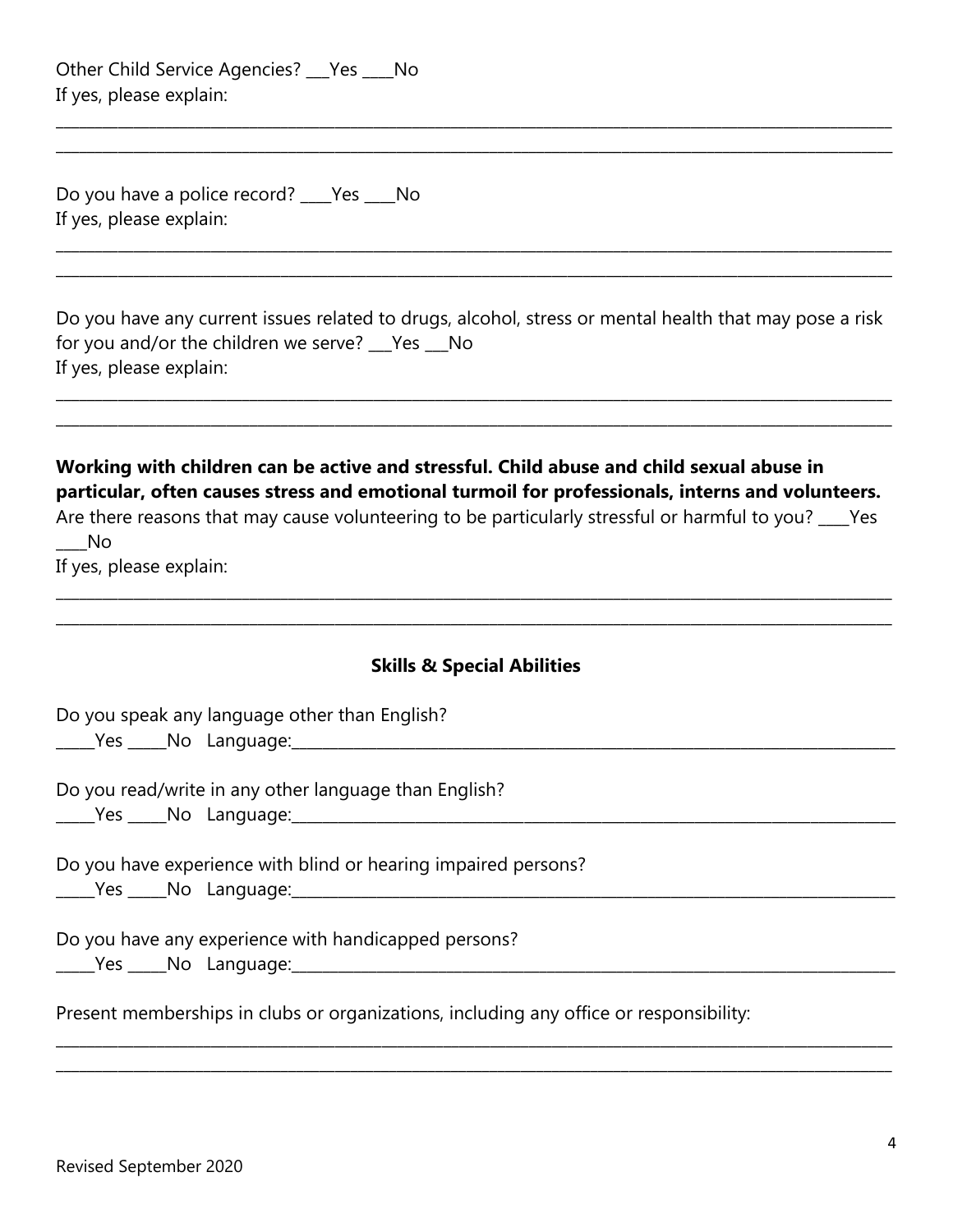| What do you feel are your strengths and weaknesses? |                                                                                                    |
|-----------------------------------------------------|----------------------------------------------------------------------------------------------------|
|                                                     | ,我们也不能在这里的人,我们也不能在这里的人,我们也不能在这里的人,我们也不能在这里的人,我们也不能在这里的人,我们也不能在这里的人,我们也不能在这里的人,我们也                  |
|                                                     |                                                                                                    |
|                                                     | <b>Emergency Contact Information</b>                                                               |
|                                                     |                                                                                                    |
|                                                     |                                                                                                    |
|                                                     |                                                                                                    |
|                                                     |                                                                                                    |
|                                                     | <b>References</b>                                                                                  |
| (please do not include any family members).         | List two personal references and one professional reference with email addresses and phone numbers |
|                                                     |                                                                                                    |
|                                                     |                                                                                                    |
|                                                     |                                                                                                    |
|                                                     |                                                                                                    |
|                                                     |                                                                                                    |
|                                                     |                                                                                                    |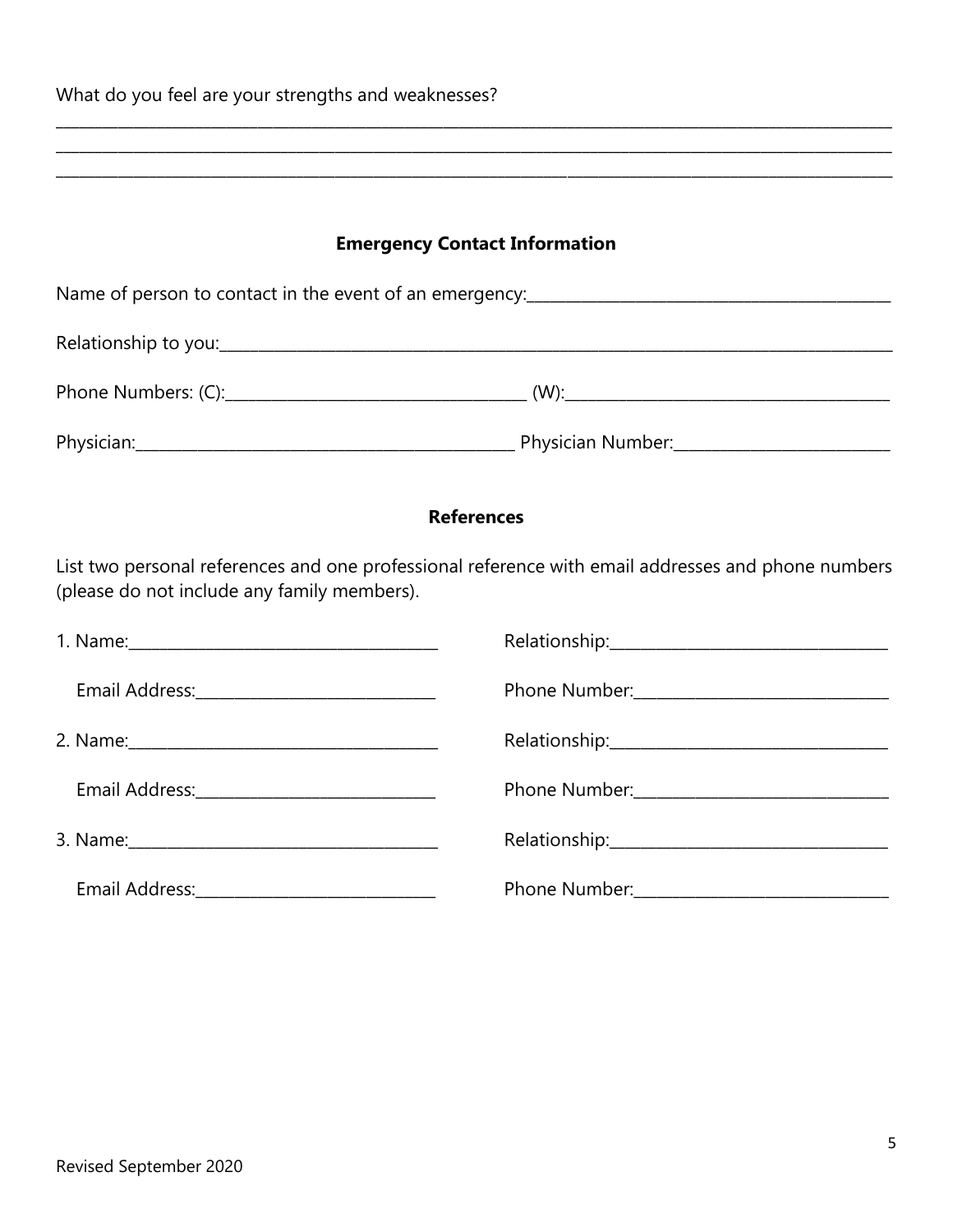## **Volunteer Statement**

PRCAC will complete a record check for information from the Department of Public Safety and with the Texas Department of Protective and Regulatory Services on all potential volunteers. This is done to ensure that volunteers have not been convicted of an offense that would be potentially detrimental to the PRCAC program. PRCAC does not accept applications from anyone who has been convicted, has prior charges, or has charges pending for a felony or misdemeanor involving a sex offense, violent act, child abuse or neglect, or related acts that would pose risks to children or to the program's credibility. The PRCAC will not accept direct service and/or board member volunteers if they have a CPS disposition of Reason to Believe (RTB) for sexual abuse or physical abuse.

I understand that PRCAC will contact my references to obtain information regarding my suitability to work with children and families. All the information on this application is accurate to the best of my knowledge. I agree to take any required orientation or training necessary for the volunteer position(s) that I highlighted on my application. I understand that criminal history records information and Texas Department of Protective and Regulatory Services Central Registry check will be completed. I understand that I will be unable to volunteer until the check has been completed.

I further understand that the inclusion of any false information or the omission of any requested information is cause for immediate dismissal from volunteer placement at the PRCAC.

I agree to inform the PRCAC if this information changes any time during my participation at the Center.

**Signature Date**

### **Photo Release**

\_\_\_\_\_\_\_\_\_\_\_\_\_\_\_\_\_\_\_\_\_\_\_\_\_\_\_\_\_\_\_\_\_\_\_\_\_\_\_\_\_\_\_\_\_\_\_\_\_\_\_\_\_\_\_\_ \_\_\_\_\_\_\_\_\_\_\_\_\_\_\_\_\_\_\_\_\_\_\_\_\_\_\_\_

The Paluxy River Children's Advocacy Center has my permission to use my photograph publically to promote the center. I understand that the images may be used in print publications, online publications, presentations, websites, and social media. I also understand that no royalty, fee or other compensation shall become payable to me by the reason of such use.

\_\_\_\_\_\_\_\_\_\_\_\_\_\_\_\_\_\_\_\_\_\_\_\_\_\_\_\_\_\_\_\_\_\_\_\_\_\_\_\_\_\_\_\_\_\_\_\_\_\_\_\_\_\_\_\_ \_\_\_\_\_\_\_\_\_\_\_\_\_\_\_\_\_\_\_\_\_\_\_\_\_\_\_\_

**Signature Date**